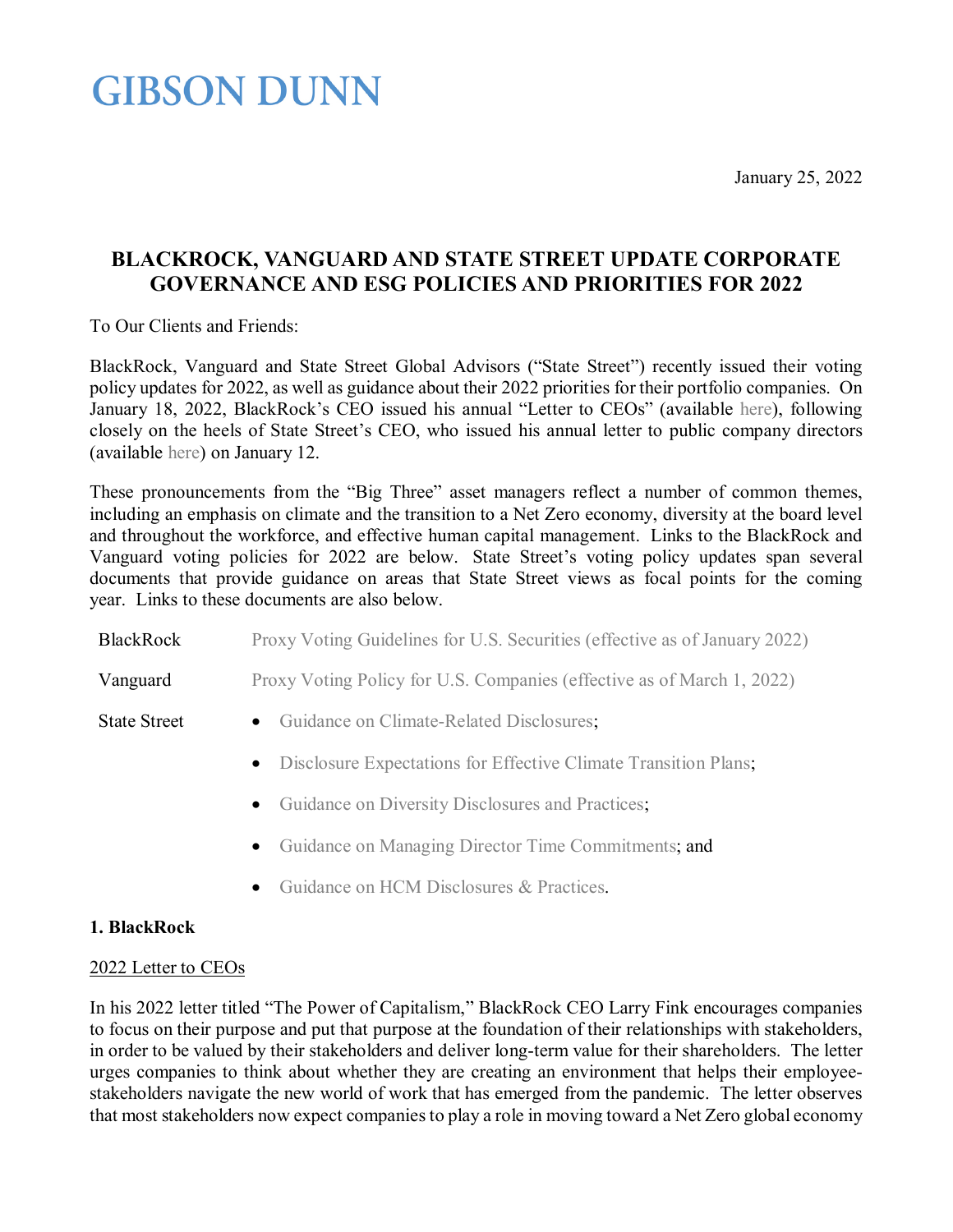and discusses BlackRock's approach to climate and sustainability. This is a priority area for BlackRock because of its need, as a capitalist and fiduciary to its clients, to understand how companies are adjusting their business to massive changes in the economy. Mr. Fink also emphasizes that divesting from entire sectors, or simply passing carbon-intensive assets from public to private markets, will not move the world to Net Zero. BlackRock does not pursue divestment from oil and gas companies as a policy, but believes that action by "foresighted companies" in a variety of carbon-intensive industries is a critical part of the transition to a greener economy. Government participation on the policy, regulatory and disclosure fronts is also critical because, Mr. Fink notes, "businesses can't do this alone, and they cannot be the climate police."

The letter concludes with a reminder that BlackRock has built a stewardship team so it can understand companies' progress throughout the year, and not just during proxy season. BlackRock previously announced an initiative to give more of its clients the option to vote their own holdings, rather than BlackRock casting votes on their behalf. The letter notes that this option is now available to certain institutional clients, including pension funds that support 60 million people. The letter also commits to expanding that universe as BlackRock is committed to a future where every investor, including individual investors, have the option to participate in the proxy voting process.

### 2022 BlackRock Voting Policy Updates

### *30% Target on Board Diversity*

BlackRock believes boards should aspire to 30% diversity, and encourages companies to have at least two directors who identify as female and at least one who identifies as being from an "underrepresented group." The definition of "underrepresented group" is broad and includes individuals who identify as racial or ethnic minorities, LGBTQ+, underrepresented based on national, Indigenous, religious or cultural identity, individuals with disabilities and veterans. Although the wording of the policy is aspirational, insufficient board diversity was a top reason BlackRock opposed the election of directors in 2021.

### *Board Diversity Disclosure*

BlackRock updated its expectations for disclosure about board diversity. It asks that companies disclose how the diversity characteristics of the board, in aggregate, are aligned with a company's long-term strategy and business model, and whether a diverse slate of nominees is considered for all available board seats.

### *Votes on Compensation Committee Members*

BlackRock appears to be strengthening its position on votes for compensation committee members where there is a lack of alignment between pay and performance. In that situation, BlackRock will vote "against" the say-on-pay proposal and relevant compensation committee members (rather than simply "considering" negative votes for committee members).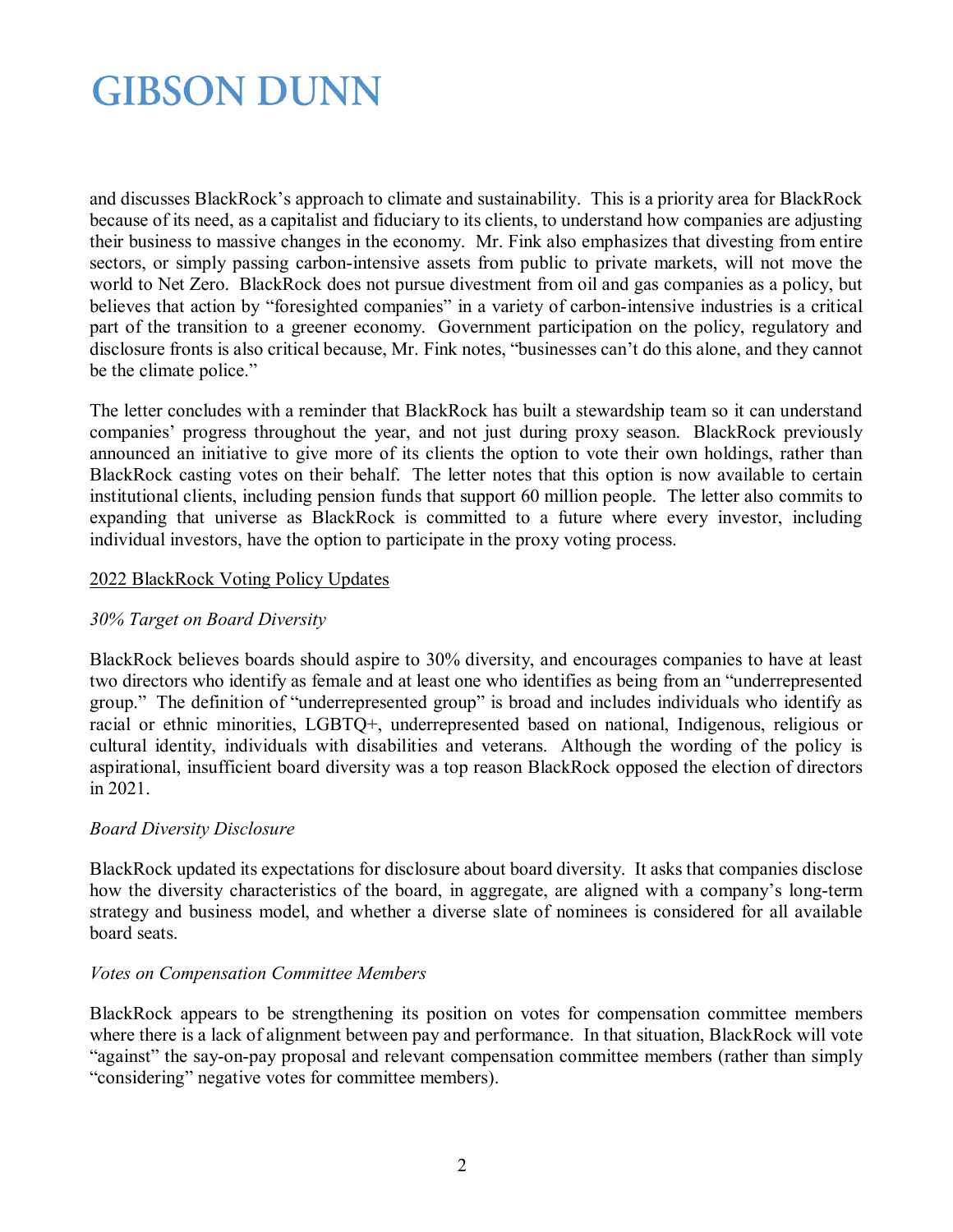### *Sustainability Reporting*

BlackRock will continue to ask that companies report in accordance with the Task Force on Climaterelated Financial Disclosure ("TCFD") framework. In recognition of continuing advances in sustainability reporting standards, the 2022 voting guidelines recognize that in addition to TCFD, many companies report using industry-specific metrics other than those developed by the Sustainability Accounting Standards Board ("SASB"). For those companies, BlackRock asks that they highlight metrics that are industry- or company- specific. It also recommends that companies disclose any multinational standards they have adopted, any industry initiatives in which they participate, any peer group benchmarking undertaken, and any assurance processes to help investors understand their approach to sustainable and responsible business conduct.

### *Climate Risk*

BlackRock continues to ask companies to disclose Net Zero-aligned business plans that are consistent with their business model and sector. For 2022, it is encouraging companies to: (1) demonstrate that their plans are resilient under likely decarbonization pathways and the global aspiration to limit warming to 1.5°C; and (2) disclose how considerations related to having a reliable energy supply and a "just transition" (that protects the most vulnerable from energy price shocks and economic dislocation) affect their plans. BlackRock also updated its voting policies to reflect its existing approach of signaling concerns about a company's plans or disclosures in its votes on directors, particularly at companies facing material climate risks. In determining how to vote, it will continue to assess whether a company's disclosures are aligned with the TCFD and provide short-, medium-, and long-term reduction targets for Scope 1 and 2 emissions.

# *ESG Performance Metrics*

BlackRock does not have a position on the use of ESG performance metrics, but it believes that where companies choose to use them, they should be relevant to the company's business and strategy, clearly articulated, and appropriately rigorous, like other financial and non-financial performance metrics.

### *Votes on Committee Members at Controlled Companies*

BlackRock may vote "against," or "withhold" votes from, directors serving on "key" committees (audit, compensation, nominating/governance), that it does not consider to be independent, including at controlled companies. Previously, this policy was limited to votes on insiders or affiliates serving on the audit committee, and did not extend to other committees.

### **2. Vanguard**

Vanguard's voting policy updates address several of the same areas as BlackRock's, including oversight of climate risk, and board diversity and related disclosures. The introduction to the voting policies also contains more explicit language emphasizing that proposals often require fact-intensive analyses based on an expansive set of factors, and that proposals are voted case-by-case at the direction of the boards of individual Vanguard funds.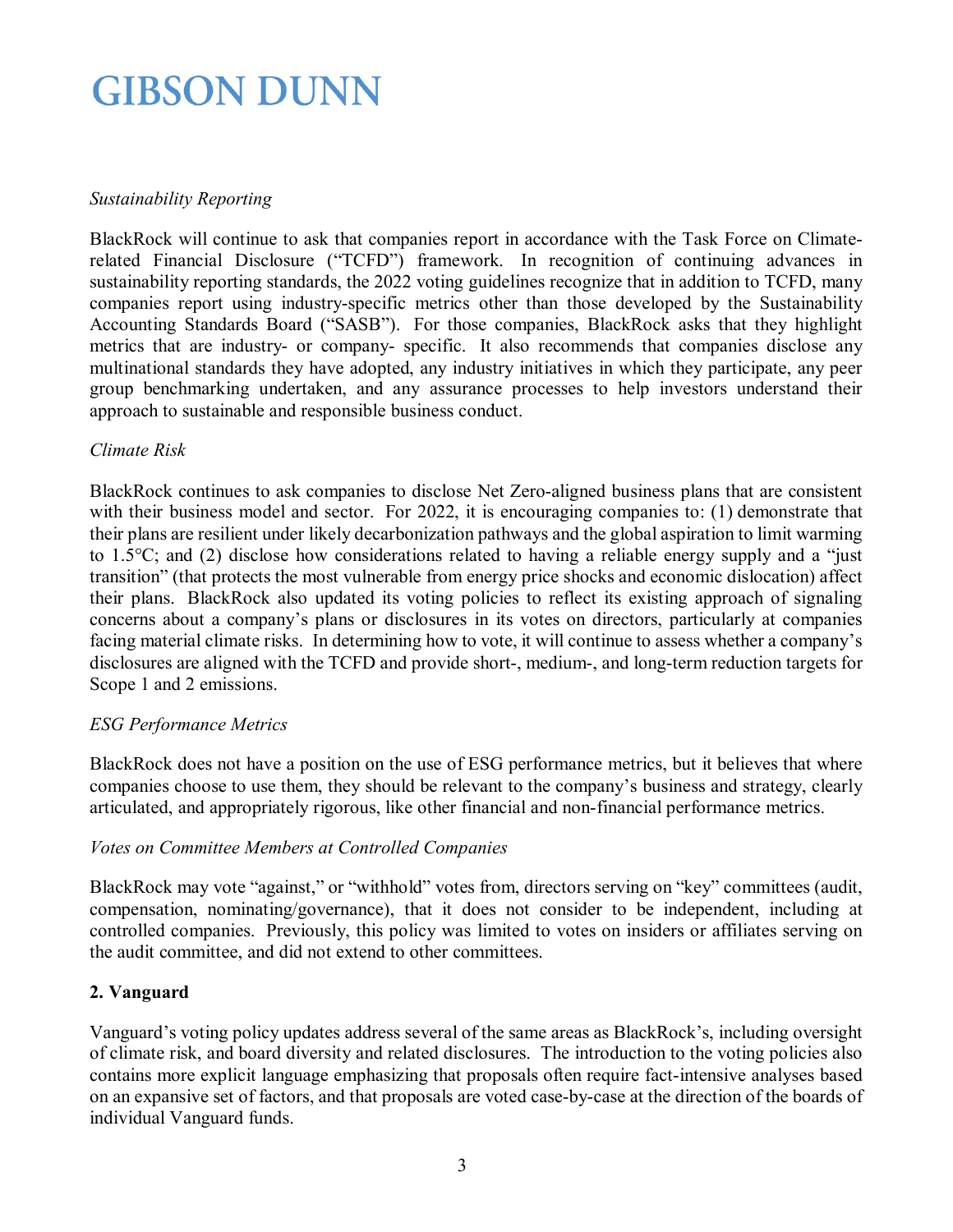# Climate Risk Oversight "Failures"

Vanguard's voting policies outline certain situations in which funds will oppose the re-election of directors on "accountability" grounds—that is, "because of governance failings or as a means to escalate other issues that remain unaddressed by a company." Under Vanguard's current policies, funds will consider votes "against," or "withhold" votes from, directors or a committee for governance or material risk oversight failures.

For 2022, Vanguard has updated this policy to clarify that in cases where there is a risk oversight "failure," funds will generally vote "against," or "withhold" votes from, the chair of the committee responsible for overseeing a particular material risk (or the lead independent director and board chair, if a risk does not fall under the purview of a specific committee). The policy has also been updated to reflect that it covers material social and environmental risks, including climate change. On the subject of climate change, the updated policy lists factors that funds will consider in evaluating whether board oversight of climate risk is appropriate, including: (1) the materiality of the risk; (2) the effectiveness of disclosures to enable the market to understand and price the risk; (3) whether a company has disclosed business strategies, including reasonable risk mitigation plans in the context of anticipated regulatory requirements and changes in market activity, in line with the Paris Agreement or subsequent agreements; and (4) company specific-context, regulations and expectations. Funds will also consider the board's overall governance of climate risk and the effectiveness of its independent oversight of this area.

### Board Diversity and Qualifications

For 2022, Vanguard has clarified its expectations on disclosure about board diversity and qualifications. The policy states that boards can inform shareholders about the board's current composition and related strategy by disclosing at least: (1) statements about the board's intended composition strategy, including expectations for year-over-year progress, from the nominating/governance committee or other relevant directors; (2) policies for promoting progress toward greater board diversity; and (3) current attributes of the board's composition. The policy states that board diversity disclosure should cover, at a minimum, the genders, races, ethnicities, tenures, skills and experience that are represented on the board. While disclosure about self-identified personal characteristics such as race and ethnicity can be presented at the aggregate or individual level, Vanguard expects to see disclosure about tenure, skills and experience at the individual level.

Under its policy on board "accountability" votes, a lack of progress on board diversity and/or disclosures about board diversity may lead to votes "against," or "withhold" votes from, the chair of the nominating/governance committee. Vanguard has updated this policy for 2022 to reflect its expectations about the various dimensions of diversity (gender, race, etc.) that should be represented on boards and about companies' disclosures. The policy includes a reminder that "many boards still have an opportunity to increase diversity across different dimensions," and that these boards "should demonstrate how they intend to continue making progress."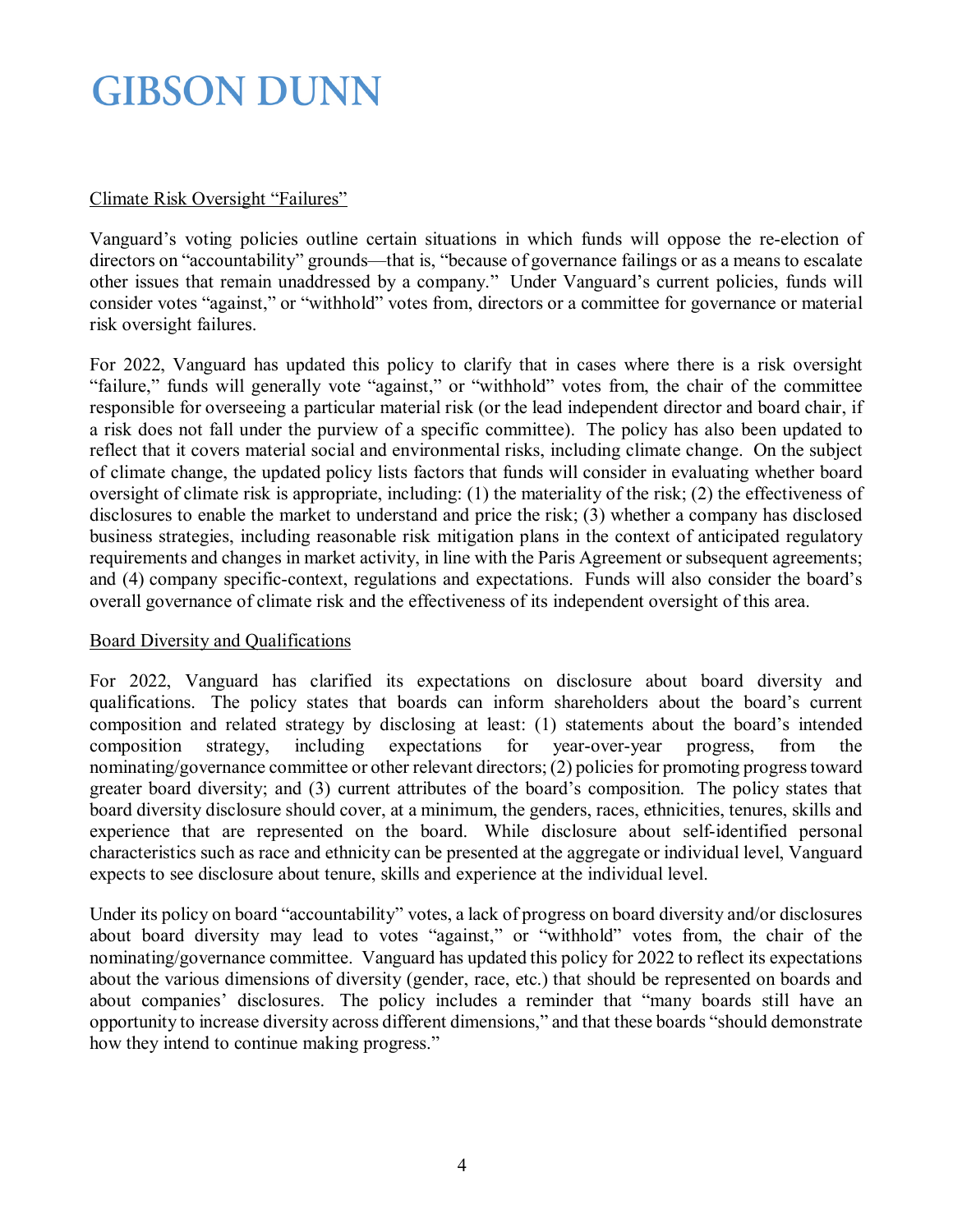# Director Overboarding

Vanguard has clarified how its overboarding policy applies to directors who are named executive officers (NEOs). Although Vanguard's limit of two public company boards remains in place, the policy updates clarify that the two boards could consist of either the NEO's own board and one outside board, or two outside boards if an NEO does not sit on the board at their own company. Vanguard funds will generally oppose the election of directors who exceed this limit at their outside board(s), but not at the company where they are an NEO.

For other directors, Vanguard's existing limit of four public company boards is unchanged.

Vanguard funds will also look for companies to have good governance practices on director commitments, including adopting a policy on outside board service and disclosure about how the board oversees the policy.

### Unilateral Board Adoption of Exclusive Forum Provisions

Vanguard has updated its voting policy on board "accountability" votes where a company adopts policies limiting shareholder rights. Under this policy, Vanguard funds will generally oppose the election of the independent board chair or lead director, and the members of the nominating/governance committee, in response to unilateral board actions that "meaningfully limit" shareholder rights. For 2022, this policy has been updated to specify that these board actions may include the adoption of an exclusive forum provision without shareholder approval.

### Proposals on Virtual and Hybrid Shareholder Meetings

According to Vanguard, data show that virtual meetings can increase shareholder participation and reduce costs. Vanguard funds will consider supporting proposals on virtual meetings if meeting procedures and requirements are disclosed ahead of time, there is a formal process for shareholders to submit questions, real-time video footage is available, shareholders can call into the meeting or send recorded messages, and shareholder rights are not unreasonably curtailed.

### **3. State Street**

In his letter, State Street CEO Cyrus Taraporevala announces that in 2022, State Street's main focus "will be to support the acceleration of the systemic transformations underway in climate change and the diversity of boards and workforces." To that end, the letter attaches three guidance documents outlining State Street's expectations and voting policies for the 2022 proxy season in the areas of climate change and diversity, equity and inclusion. State Street has also published other guidance documents on director overboarding/time commitments and human capital for the 2022 proxy season.

The guidance documents are worth reading in their entirety because they provide detailed information about the practices and disclosures State Street expects to see from its portfolio companies in both 2022 and 2023, and about State Street's related voting policies. A summary of the key highlights is below.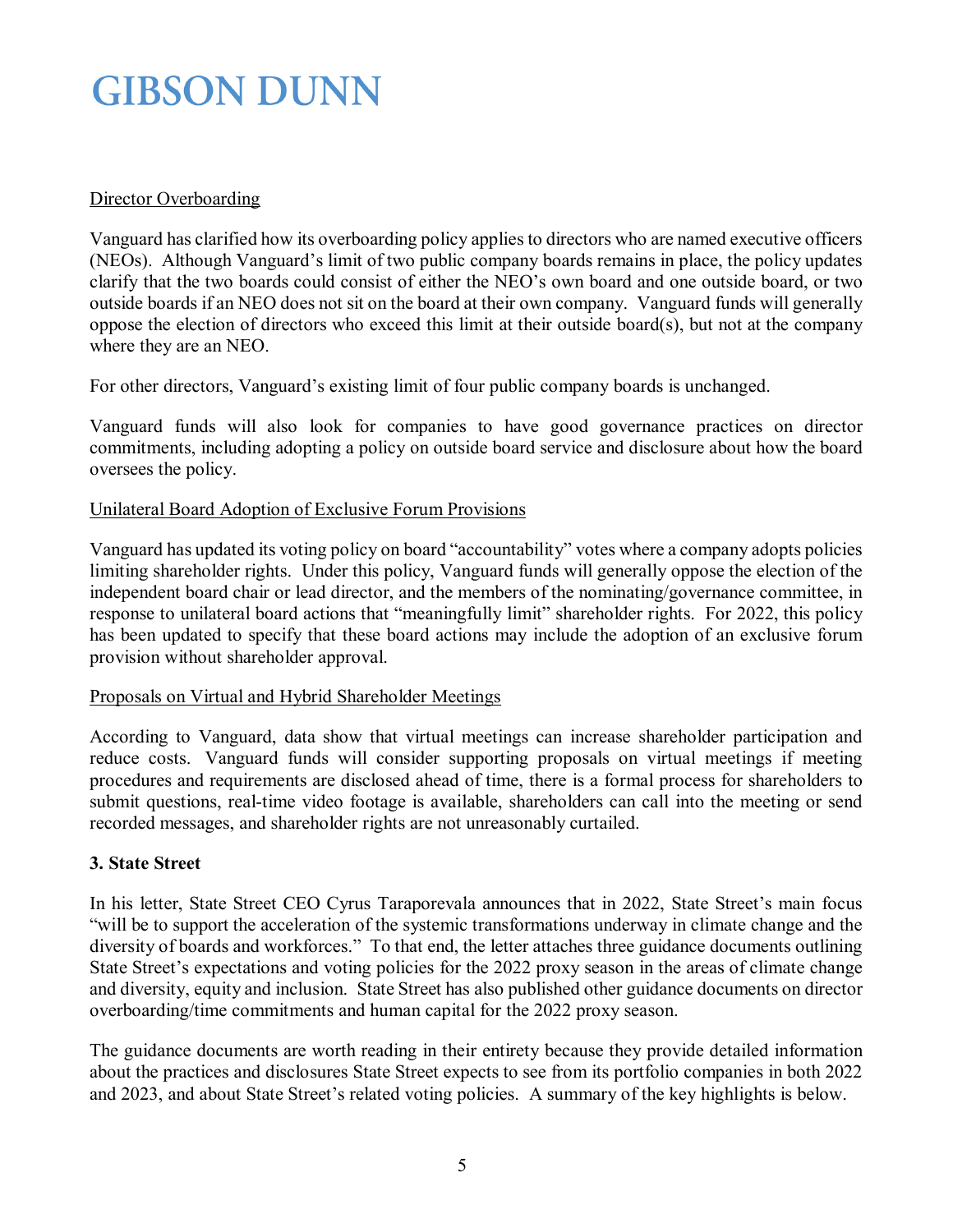# Corporate Climate Disclosures

### *General*

State Street expects all companies in its portfolio to provide disclosures in accordance with the four pillars of the TCFD framework: governance, strategy, risk management, and metrics and targets. In approaching its disclosure expectations, State Street will begin by engaging with companies. The guidance document includes a list of questions (organized by the four TCFD pillars) that State Street may ask companies as part of its engagement efforts.

For companies that it believes are not making sufficient progress after engagement, State Street will consider taking action through its votes on directors and/or shareholder proposals. Starting in 2022, at S&P 500 companies, State Street may vote against the independent board leader if a company fails to provide sufficient disclosure in accordance with the TCFD framework, including about board oversight of climate-related risks and opportunities, total Scope 1 and Scope 2 greenhouse gas ("GHG") emissions, and targets for reducing GHG emissions.

### *Companies in "Carbon-Intensive Sectors"*

For several years, State Street has had specific disclosure expectations for companies in "carbonintensive sectors" (oil and gas, utilities and mining), and the guidance document outlines what State Street expects to see beginning in 2022. Disclosures are expected to address: (1) interim GHG emissions reductions targets to accompany long-term climate ambitions; (2) discussion of the impacts of scenarioplanning on strategy and financial planning; (3) use of carbon pricing in capital allocation decisions; and (4) Scope 1, Scope 2 and material categories of Scope 3 emissions.

# *Climate Change Shareholder Proposals*

State Street will evaluate climate-related shareholder proposals on a case-by-case basis, taking into account factors that include the reasonableness of a proposal, alignment with the TCFD framework and SASB standards where relevant, emergent market and industry trends, peer performance, and dialogue with the board, management and other stakeholders. For companies in carbon-intensive sectors, State Street will consider alignment with its disclosure expectations specific to these companies. The guidance also addresses specific factors State Street will consider in assessing climate-related lobbying proposals.

### Climate Transition Plan Disclosures

Related to the broader subject of climate disclosures, State Street has also issued guidance specific to disclosures about companies' climate transition plans. In the guidance, State Street notes that there is no one-size-fits-all approach to reaching Net Zero, and that climate-related risks and opportunities are highly nuanced across and within industries. It plans to continue developing its disclosure expectations over time, including taking into account any disclosures mandated by regulators. In his letter, State Street CEO Cyrus Taraporevala emphasizes that what State Street is seeking from climate transition plans, as a long-term investor, "is not purity but pragmatic clarity around how and why a particular transition plan helps a company make meaningful progress." Mr. Taraporevala also emphasizes the need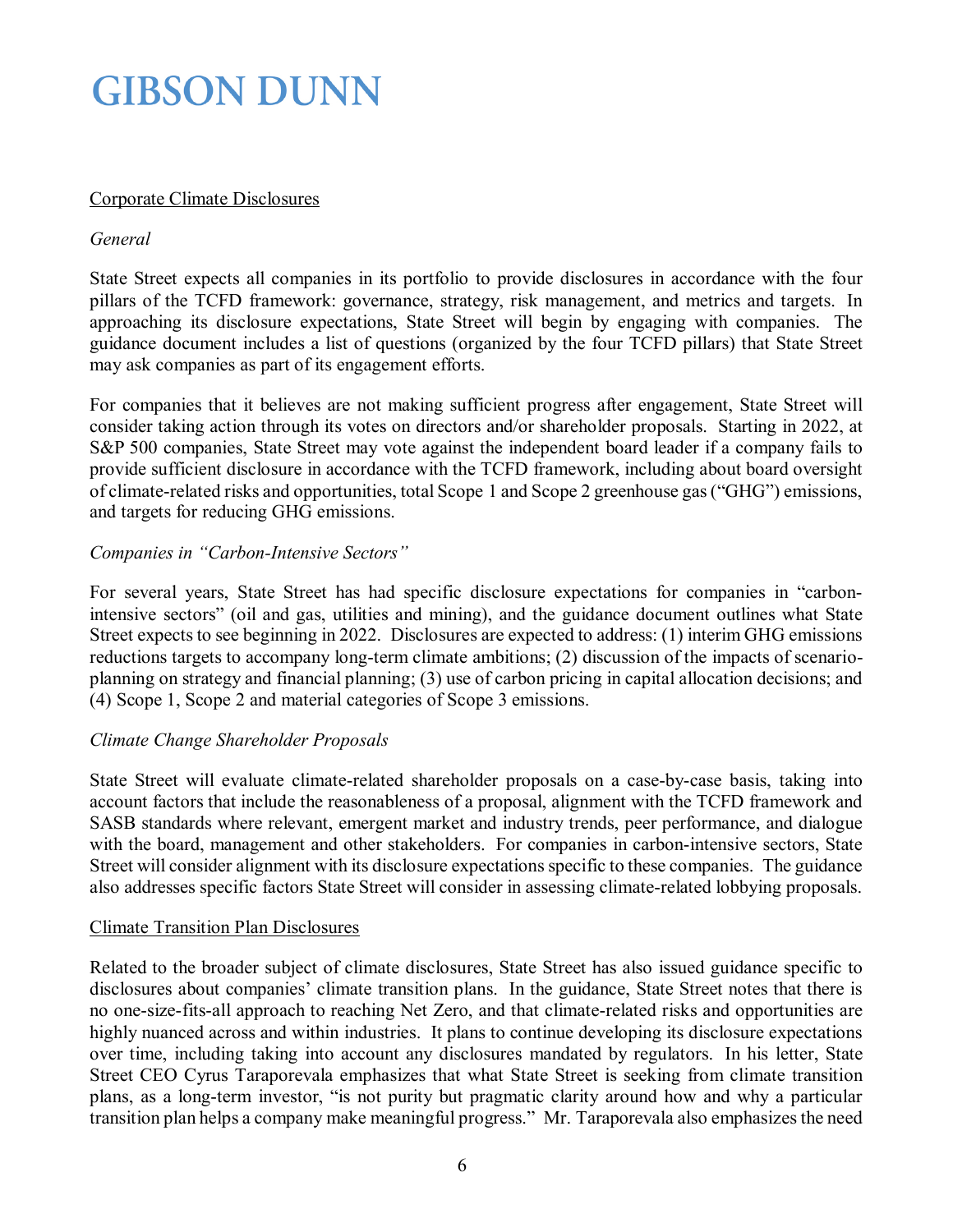to take a big-picture look at whether the climate commitments individual companies make have the effect of reducing climate impacts at the aggregate level. In this regard, he observes that so-called "brownspinning" (public companies selling off their highest-emitting assets to private equity or other market participants), "reduces disclosure, shields polluters, and allows the publicly-traded company to appear more 'green,' without any overall reduction in the level of emissions on the planet." State Street recognizes that in the near term, additional investments in light fossil fuels may be necessary to propel the transition to Net Zero.

In light of these considerations, State Street intends its guidance document on climate transition plans as a "first step" to provide transparency about the core criteria State Street expects companies to address in developing their plans. These criteria are organized into ten categories that generally align with those found in two external frameworks: the [Institutional Investors Group on Climate Change \(IIGCC\) Net](https://www.iigcc.org/download/net-zero-investment-framework-implementation-guide/?wpdmdl=4425&refresh=61ad3362dc1721638740834)  [Zero Investment Framework a](https://www.iigcc.org/download/net-zero-investment-framework-implementation-guide/?wpdmdl=4425&refresh=61ad3362dc1721638740834)nd [Climate Action 100+ Net-Zero Company Benchmark.](https://www.climateaction100.org/progress/net-zero-company-benchmark/) The criteria include decarbonization strategy, capital allocation, climate governance, climate policy and stakeholder engagement.

As a companion to its 2022 policy on holding independent board leaders accountable for climate disclosures (discussed above), this year, State Street plans to launch an engagement campaign on climate transition plan disclosure targeted at "significant emitters in carbon-intensive sectors." Starting in 2023, it will hold directors at these companies accountable if their company fails to show adequate progress in meeting its climate transition disclosure expectations.

### Diversity Disclosures

State Street's guidance document lists five topics it expects all of its portfolio companies to address in their diversity disclosures:

- 1. Board oversight—How the board oversees the company's diversity, equity and inclusion efforts, including the potential impacts of products and services on diverse communities;
- 2. Strategy—The company's timebound and specific diversity goals (related to gender, race and ethnicity at a minimum), the policies and programs in place to meet these goals, and how they are measured, managed and progressing;
- 3. Goals—Same as Strategy.
- 4. Metrics—Measures of the diversity of the company's global workforce and board. For employees, this should include diversity by gender, race and ethnicity (at a minimum) where permitted by law, broken down by industry-relevant employment categories or seniority levels, for all full-time employees. In the U.S., companies are expected to use the disclosure framework from the EEO-1 at a minimum. For the board, disclosures should be provided by gender, race and ethnicity (at a minimum), and can be on an aggregate or individual level; and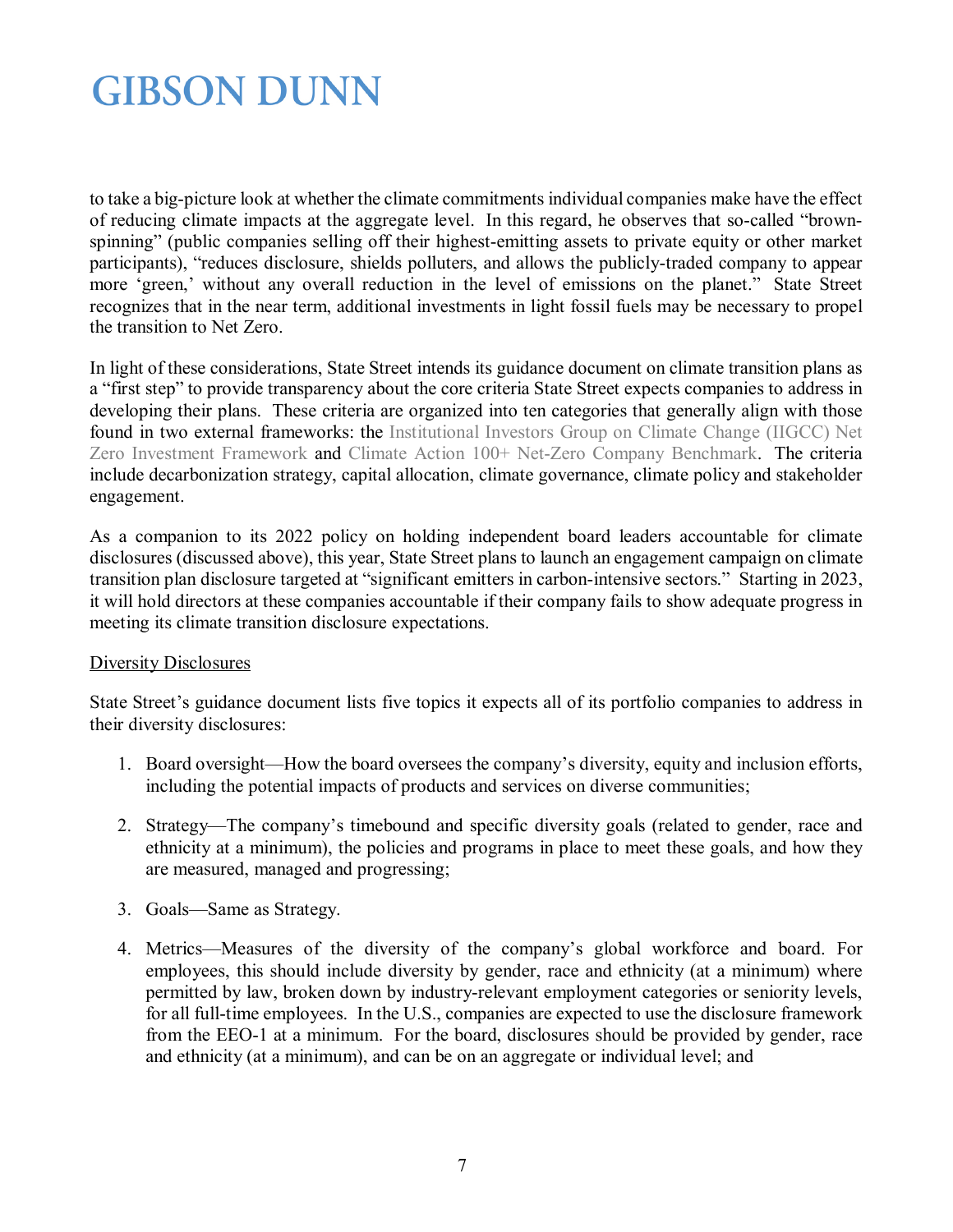5. Board diversity—Efforts to achieve diversity at the board level, including how the nominating/governance committee ensures diverse candidates are considered as part of the recruitment process.

State Street also encourages companies to consider providing disclosures about other dimensions of diversity (LGBTQ+, disabilities, etc.), as it views these attributes as furthering the overarching goal of contributing to the diversity of thought on boards and in the workforce.

### Diversity and Proxy Voting

State Street will consider disclosures about board diversity in deciding how to vote on directors, as follows:

### *Racial/Ethnic Diversity – S&P 500 Companies*

In 2022, State Street will vote "against," or "withhold" votes from:

- The chair of the nominating/governance committee if the company does not disclose the racial and ethnic composition of its board, either at the aggregate or individual level;
- The chair of the nominating/ governance committee if the company does not have at least one director from "an underrepresented racial or ethnic community"; and
- The chair of the compensation committee, if the company does not disclose its EEO-1 report, with acceptable disclosure including the original report, or the exact content of the report translated into custom graphics.

### *Gender Diversity*

State Street may vote "against," or "withhold" votes from, the chair of the nominating/governance committee:

- Beginning in 2022, for companies in all markets, if there is not at least one female director on the board; and
- Beginning in 2023, at Russell 3000 companies, if the board does not have at least 30% female directors. State Street may waive this policy if a company engages with it and provides a specific, timebound plan for reaching 30%.

If a company fails to meet the gender diversity expectations for three consecutive years, State Street may vote against all incumbent nominating/governance committee members.

The guidance also outlines State Street's approach to voting on diversity-related shareholder proposals, including specific criteria relating to proposals seeking reporting on diversity, "pay gap" proposals, and proposals seeking racial equity audits.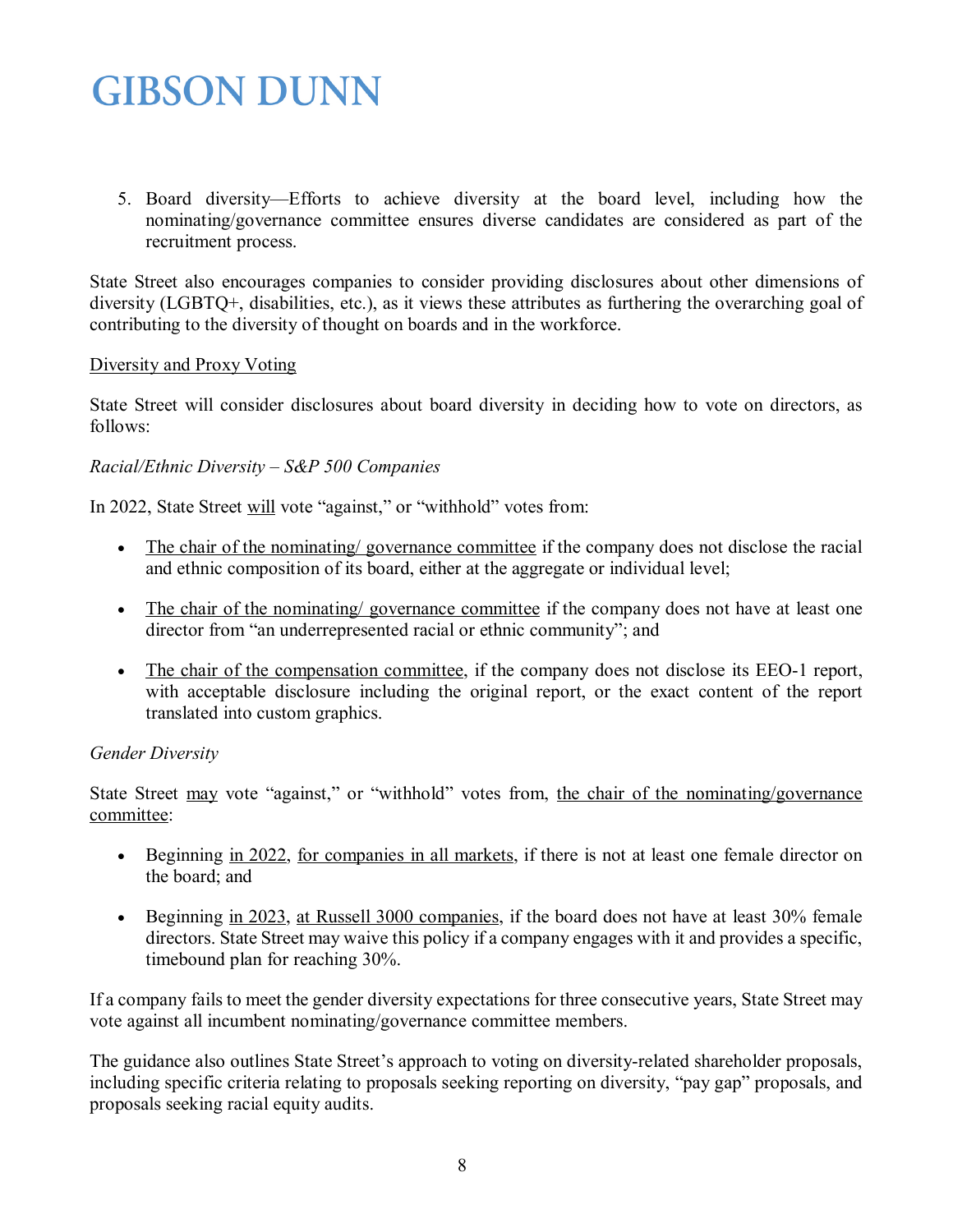State Street notes that its voting policies currently focus on increasing board diversity, but that in coming years it intends to shift its focus to the workforce and executive levels. Related to the subject of workforce diversity, the guidance previews ten recommended areas of focus for boards in overseeing racial and ethnic diversity. These are addressed in more detail in a [publication](https://www.ssga.com/library-content/pdfs/global/boards-oversight-of-racial-and-ethnic-diversity.pdf) issued by State Street in partnership with Russell Reynolds and the Ford Foundation.

### Director Overboarding

For 2022, State Street is moving toward an approach that relies more heavily on nominating/governance committee oversight (and enhanced disclosures) about whether directors have enough time to fulfill their commitments. The updated approach is designed to ensure that nominating/governance committees are evaluating directors' time commitments, regularly assessing director effectiveness, and providing disclosure about their policies and efforts. State Street cites two factors as the key drivers of these updates: its own research showing that boards with overcommitted directors have been slower to adopt leading governance practices and provide robust shareholder rights, and concerns about "tokenism" (nominating already-overcommitted diverse directors) and the need to broaden the candidate pools of diverse directors. The policy updates also address service on SPAC boards.

As a result of the policy updates, beginning in March 2022, State Street will apply the following overboarding limits to directors:

- For board chairs or lead directors, three public company boards; and
- Other director nominees who are not public company NEOs, four public company boards.

State Street may consider waiving these limits and support a director's election if the company discloses its policy on outside board seats. This policy (or the related disclosure) must include:

- A numerical limit on public company board seats that does not exceed State Street policies by more than one;
- Consideration of public company board leadership positions;
- An affirmation that all directors are currently in compliance with the policy; and
- A description of the nominating/governance committee's annual process for review outside board commitments.

This waiver policy will *not* apply to public company NEOs, who remain subject to State Street's existing limit of two public company boards.

In calculating outside boards, State Street will not count mutual fund boards or SPAC boards, but it expects the nominating/governance committee to consider these boards in evaluating directors' time commitments.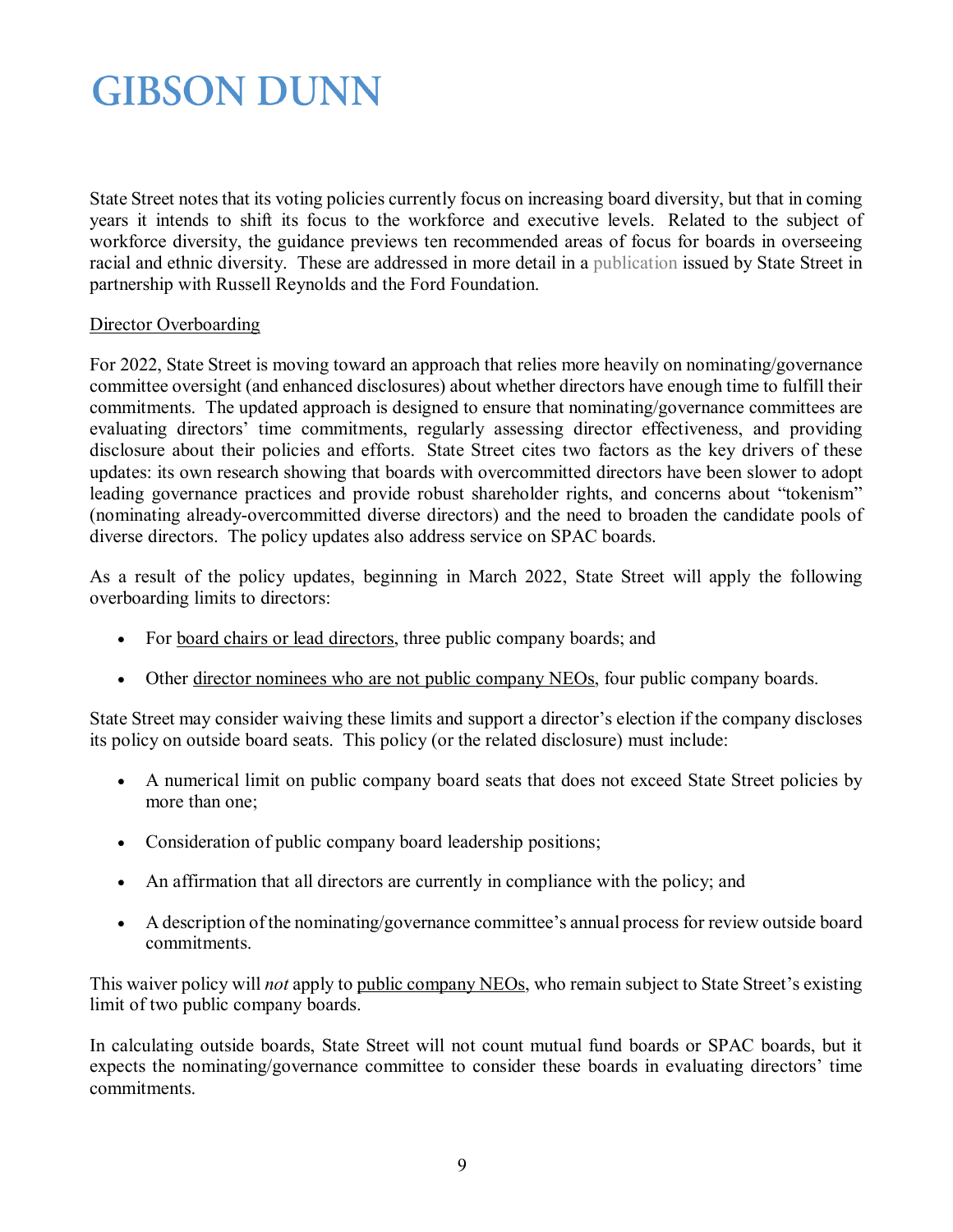### Human Capital Management (HCM) Disclosures and Practices

State Street's guidance document lists the five topics it expects companies to address in their HCM disclosures: (1) board oversight; (2) strategy (specifically, how a company's approach to HCM advances its overall long-term business strategy); (3) compensation, and how it helps to attract and retain employees and incentivize contributions to an effective HCM strategy; (4) "voice" (how companies solicit and act on employee feedback, and how the workforce is engaged in the organization); and (5) how the company advances diversity, equity and inclusion.

State Street emphasizes that it expects companies to provide specificity on these subjects. For example, rather than disclosing that employees are surveyed regularly, State Street suggests that companies disclose survey frequency, examples of questions asked, and relevant examples of actions taken in response to employee feedback. State Street also encourages companies to consider emerging disclosure frameworks, such as the [framework](https://www.hcmcoalition.org/foundational-reporting) outlined by the Human Capital Management Coalition, which includes 35 institutional investors representing over \$6.6 trillion in assets.

State Street will approach HCM issues by starting with engagement, focusing on the companies and industries with the greatest HCM risks and opportunities. For companies that it believes are not making sufficient progress after engagement, State Street will consider taking action through its votes on directors and/or shareholder proposals. It will consider supporting shareholder proposals at companies whose HCM disclosures are not sufficiently aligned with State Street's disclosure expectations.

#### . . . . .

*The following Gibson Dunn lawyers assisted in the preparation of this client update: Elizabeth Ising and Lori Zyskowski.*

*Gibson Dunn's lawyers are available to assist with any questions you may have regarding these issues. To learn more about these issues, please contact the Gibson Dunn lawyer with whom you usually work in the [Securities Regulation and Corporate Governance](https://www.gibsondunn.com/practice/securities-regulation-and-corporate-governance/) and [Executive Compensation and Employee](https://www.gibsondunn.com/practice/executive-compensation-employee-benefits/)  [Benefits](https://www.gibsondunn.com/practice/executive-compensation-employee-benefits/) practice groups, or any of the following practice leaders and members:*

### *Securities Regulation and Corporate Governance Group:*

*[Elizabeth Ising](https://www.gibsondunn.com/lawyer/ising-elizabeth-a/) – Washington, D.C. (+1 202-955-8287, [eising@gibsondunn.com\)](mailto:eising@gibsondunn.com) [Lori Zyskowski](https://www.gibsondunn.com/lawyer/zyskowski-lori/) – New York, NY (+1 212-351-2309, [lzyskowski@gibsondunn.com\)](mailto:lzyskowski@gibsondunn.com) [Ron Mueller](https://www.gibsondunn.com/lawyer/mueller-ronald-o/) – Washington, D.C. (+1 202-955-8671, [rmueller@gibsondunn.com\)](mailto:rmueller@gibsondunn.com) [Thomas J. Kim](https://www.gibsondunn.com/lawyer/kim-thomas-j/) – Washington, D.C. (+1 202-887-3550, [tkim@gibsondunn.com\)](mailto:tkim@gibsondunn.com) [Mike Titera](https://www.gibsondunn.com/lawyer/titera-michael-a/) – Orange County, CA (+1 949-451-4365, [mtitera@gibsondunn.com\)](mailto:mtitera@gibsondunn.com) [Aaron Briggs](https://www.gibsondunn.com/lawyer/briggs-aaron-k/) – San Francisco, CA (+1 415-393-8297, [abriggs@gibsondunn.com\)](mailto:abriggs@gibsondunn.com) [Julia Lapitskaya](https://www.gibsondunn.com/lawyer/lapitskaya-julia/) – New York, NY (+1 212-351-2354, [jlapitskaya@gibsondunn.com\)](mailto:jlapitskaya@gibsondunn.com) [Cassandra Tillinghast](https://www.gibsondunn.com/lawyer/tillinghast-cassandra-l/) – Washington, D.C. (+1 202-887-3524, [ctillinghast@gibsondunn.com\)](mailto:ctillinghast@gibsondunn.com)*

*Executive Compensation and Employee Benefits Group: [Stephen W. Fackler](https://www.gibsondunn.com/lawyer/fackler-stephen-w/) – Palo Alto/New York (+1 650-849-5385/+1 212-351-2392, [sfackler@gibsondunn.com\)](mailto:sfackler@gibsondunn.com)*